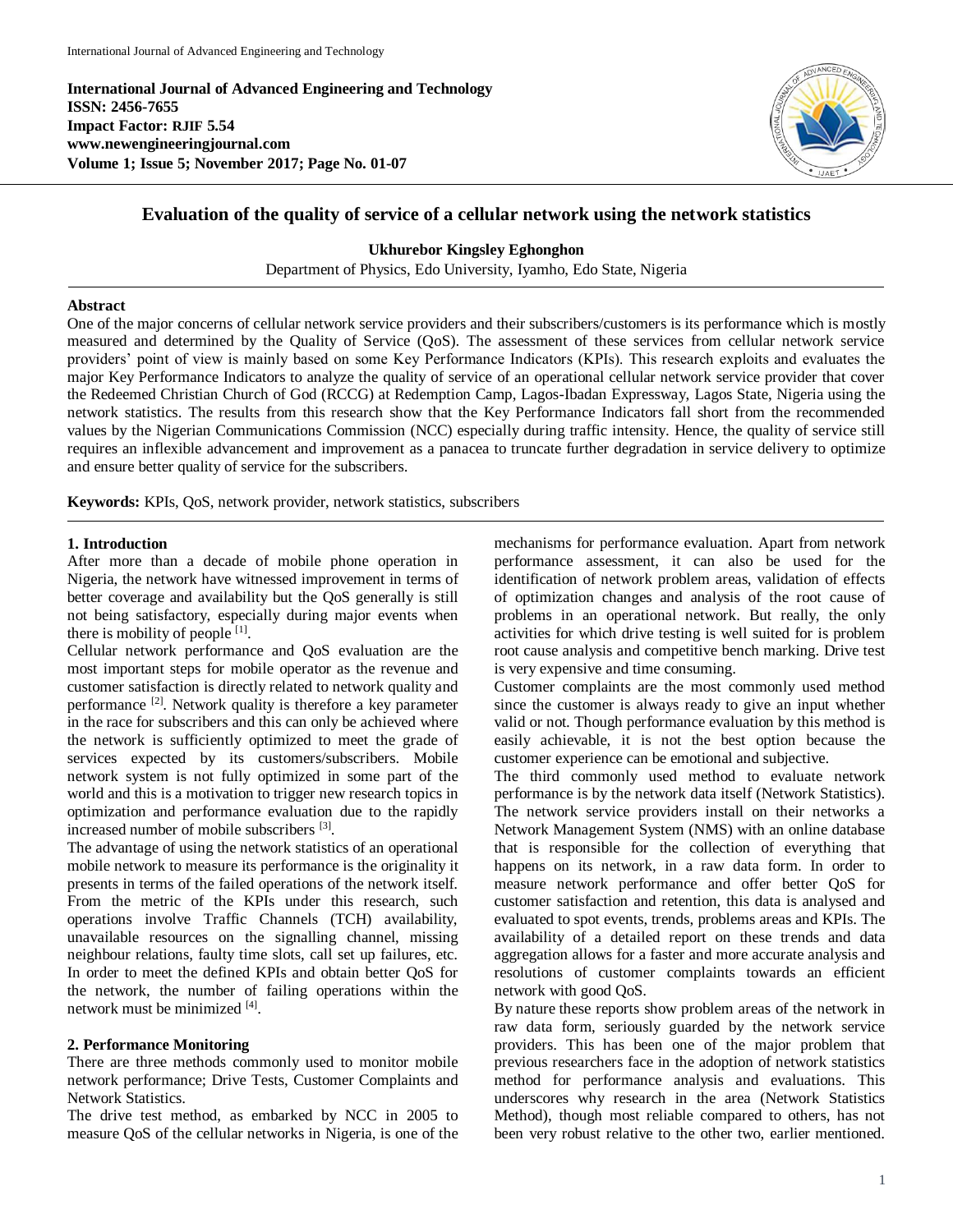We were able to obtain a solution that provides full visibility of the network data of an operational mobile network provider by which this research was undertaken. It is one of the best performance monitoring and evaluation techniques  $[2, 5]$ .

#### **3. Cellular Network Performance**

The operation of a cellular network can be interpreted to consist of a sequence of events. From network operations point of view, certain events are closely associated with bad performance, lack of resources or failures. The entire network event such as call drops, call initiation, traffic channel assignment, traffic channel release, traffic channel demand and many more are reported to the Base Station Controller (BSC) by the Base Transceiver Station (BTS). Therefore, different counters are being triggered against different events. An event either increases or decreases a specific counter value. The counters are computed by the BSC over a measurement period (typically one hour) and stored in the Network Management System. But this data is in the raw form and does not depict any meaningful information until it is interpreted using some formulation in the form of KPIs. Hence evaluation criteria use counters and KPIs to depict network QoS as a whole. These KPIs when taken together, forms the overall QoS report for the entire network in terms of service accessibility, retainability and connection quality [6].

# **3.1 Service Accessibility**

This is the ease with which the service is obtained within a specified threshold and derivable when requested by the user. For instance, a short message service (SMS) sent by subscriber "X" to subscriber "Y" switched ON and within the service area is set at five seconds by the regulatory authority, NCC in 2009. If the message is not delivered after five seconds as bench marked by the regulator, the service is therefore, inaccessible. The target for SMS success rate as set by the NCC is 100%. Accessibility is therefore the number of successful calls set up per the total number of calls access to the network.

The most common KPIs connected to accessibility are as listed below:

### **i) Paging success rate (PSR)**

The paging success rate measures the percentage of paging attempts that have been answered, either as a result of the first or the second repeated page.

$$
PSR = \frac{Number of Pagings Responses}{Number of Attempt}
$$
 (1)

Possible reasons for poor Paging Performance could be traceable to:

Paging congestion in MSC, Paging congestion in BSC, Paging congestion in Base Transceiver Station (BTS), Poor paging strategy, Poor parameter setting, Poor coverage, High interference

The NCC set this KPI at 95% of attempts for the busy hour.

## **ii) SDCCH Access Success Rate**

SDCCH access success rate is a percentage of all SDCCH accesses received in the BSC.

Possible reasons for poor SDCCH Access Performance could be; Too High Timing Advance (MHT), Access Burst from another Co-channel, Co-BSIC Cell, Congestion, False Accesses due to High Noise Floor, Unknown Access Cause Code. The busy hour SDCCH congestion as set by the NCC to be measured both at the BSC and cell level is 2%.

# **iii) SDCCH Drop Rate**

The SDCCH Drop Rate statistics compares the total number of RF losses (while using an SDCCH), as a percentage of the total number of call attempts for SDCCH channels. This statistics is intended to give an indication of how good the cell/system is at preserving calls.

$$
SDCCHDropRate = \frac{Number\ of\ SDCCHDrops}{Number\ of\ SDCCHSeisures}
$$
 (2)

Possible reasons for SDCCH RF Loss include: Low Signal Strength on Downlink or Uplink, Poor Quality on Downlink or Uplink, Too High Timing Advance, Congestion on TCH. The set target for this KPI is below 1.2%.

# **iv) Call Setup Success Rate (CSSR)**

The QoS of a network can also be ascertained by the user experience in establishing a call. It can be very frustrating for the subscriber to a network that after repeated dialing, especially in an emergent situation, he cannot get his call through to the call party. The Call Setup Success Rate gives the fraction of attempts to establish a call which results in a successful connection to the dialed number. It is the ease by which a call is connected after a dial and measures successful TCH assignments over the total number of TCH assignment attempts. This KPI can be calculated using the following expression:

$$
CSSR = (1 - SDCCH \text{ Congestion Rate}) \times TCH
$$
  
\n**Assignment Success Rate (3)**

The following are some of the reasons which account for a low call setup success rate in a cell: Radio interface congestion, Effects of Interference and fading, Poor coverage, Faulty hardware units, Increase in radio traffic in inbound network, Limitations in access network transmission path.

Low CSSR can be improved by taking the following corrective actions; Upgrade and enhancement of radio resources, Expansion of the transport media to accommodate hardware upgrades such as addition of more TRXs (Transceivers) to the congested cell, Reduction of mean time to repair (MTTR) where faults occur, to ensure resource availability. The target for this KPI as set by the NCC is 98%.

# **v) TCH Congestion Rate**

The TCH Congestion Rate statistics provides the percentage of attempts to allocate a TCH for call setups that were blocked in a cell.

(4)

Possible reasons for call setup block include; Increasing Traffic Demand, Bad Dimensioning, HW Fault & Installation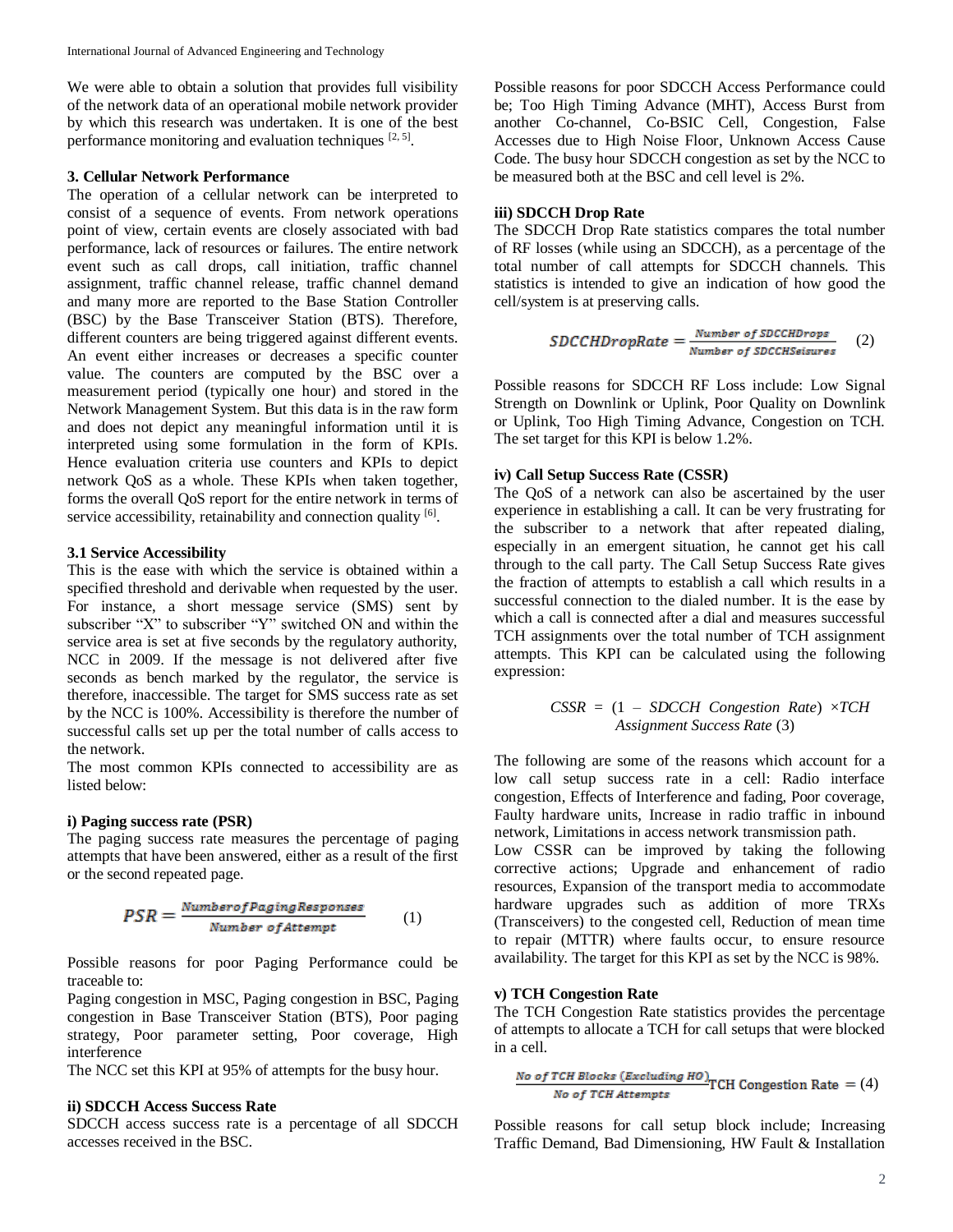Fault, High Antenna Position, High Mean Holding Time (MHT), Low Handover Activity, Congestion in Surrounding Cells.

The set target for this KPI by NCC is below 2%.

#### **3.2 Service Retainability**

Service retainability refers to the ability of the provided service, once it has been obtained to continue unhindered for the requested duration. It is a measure of the probability that a call, once it has been connected, will not be disengaged or terminated until there is a sign off by the parties involved. Retainability can thus be given as:

$$
Retainability = \frac{TotalCallsComplete}{Total SuccessfulCallsSetup} \quad (5)
$$

The KPIs connected to service retainability are listed below:

#### **i) Call Drop Rate (CDR)**

This KPI gives the rate of calls not completed successfully. This is expressed as:

$$
CDR = \frac{Number of TCHDrops after Assignment}{TotalNumber of TCHAssignment}
$$
 (6)

Possible reasons for TCH Drop Call Rate are; Low Signal Strength on Downlink or Uplink, Lack of Best Server, Congestion in neighboring cells, Battery Flaw, Poor Quality on Downlink or Uplink, Too High Timing Advance, Antenna problems, Low BTS Output Power, Missing Neighboring Cell Definitions, Unsuccessful Outgoing Handover, Unsuccessful Incoming Handover

The busy hour drop rate as set by NCC is below 2%.

#### **ii) Handover Success Rate (HOSR)**

The handover success rate shows the percentage of successful handovers of all handover attempts. A handover attempt is when a handover command is sent to the mobile station. Poor handover success rate arises as a result of the following factors: Congestion, Link Connection or HW Failure, Bad Antenna Installation, Incorrect Handover Relations, Incorrect Locating Parameter Setting, Bad Radio Coverage, High Interference, Co-channel or Adjacent channel interference. The busy hour Handover Success Rate set by NCC at all hours  $= 99\%$ .

#### **3.3 Service Availability**

Availability is defined as the percentage of time that the basic physical channels are available for use. The path used to carry information between a mobile station and the base transceiver stations is known as the physical channel. It is embedded in the air interface between the BTS and MS. The different information carried on the physical channels is classified as logical channels. The logical channels are divided into two categories; the control channels and the traffic channels. The percentage traffic channels (PTTCH) available in a cell defines the availability of the cell. Thus for a BTS that is made up of three cells, the sum total of the PTTCH for all three cells makes up the availability of the BTS. The BTSs in the

network must be available for that network to be accessible. The retainability of the network is also a function of PTTCH availability because we cannot retain what cannot be accessed. Network availability is therefore a pedestal by which the QoS of an operational network are measured. It is affected by faulty base station equipment, bad transmission links or wrong configuration parameters defined at the BSC and network power outage. The target for this KPI as set by the NCC is 99%.

With the benchmark or KPIs defined by NCC as a baseline, juxtaposed with the data from an operating cellular network service provider, a comparison was made using several parametric indices of network assessment, enumerated above to analyze the performance of the network by cell clusters where there is mobility of people for an event and when the event is not holding in the area.

# **4. Methodology**

The research was undertaken using a comparative process where the network statistics of an operational cellular service provider was investigated under the following metrics; Call Setup Success Rate (CSSR), Percentage Drop Call Rate (PDROP), Handover Success Rate (HOSR), Percentage TCH Congestion Rate (PCONG) and Percentage of unsuccessful Control Channel Setup (PCTRLFAIL) which shows the control channels that could not be setup or dropped, as an effect of Stand-alone Dedicated Control Channel congestion (SDCCH). These counters were taken together for QoS evaluations relative to the sites/cells covering the area while the event was taking place. The results were compared with the data obtained when there was no event but few numbers of persons in the same area.

Typically, since the important KPIs for QoS evaluation describe the success/failure rates of the metrics outlined above and all of them are affected by PTTCH availability, this metric was also included in the analysis.

By using the network statistics, which gives a more accurate picture of the events in the network in raw data  $[7]$ , the metrics were investigated relative to the benchmark defined by NCC, for the period when there was heavy mobility of people within the area (during the church programmes). This was done for the period while the event was taking place and when there was no event within the area specified.

The areas selected for this investigation was the Redeemed Christian Church of God (RCCG) at Redemption Camp, Lagos-Ibadan Expressway, Lagos, Nigeria during the Holy Ghost Congress of the Redeemed Christian Church of God (RCCG) between 12th to 19th of December 2016. The BTSs covering these areas were critically examined at cell levels to estimate any change or pattern of behaviour when there is less concentration of human traffic and when there is mobility of crowd.

# **5. Presentation of Results**

The network data of the operational cellular service provider understudy for the BTSs covering the Redemption Camp of the Redeemed Christian Church of God, just before, during and immediately after its Holy Ghost Congress of December 2016 was used for this research.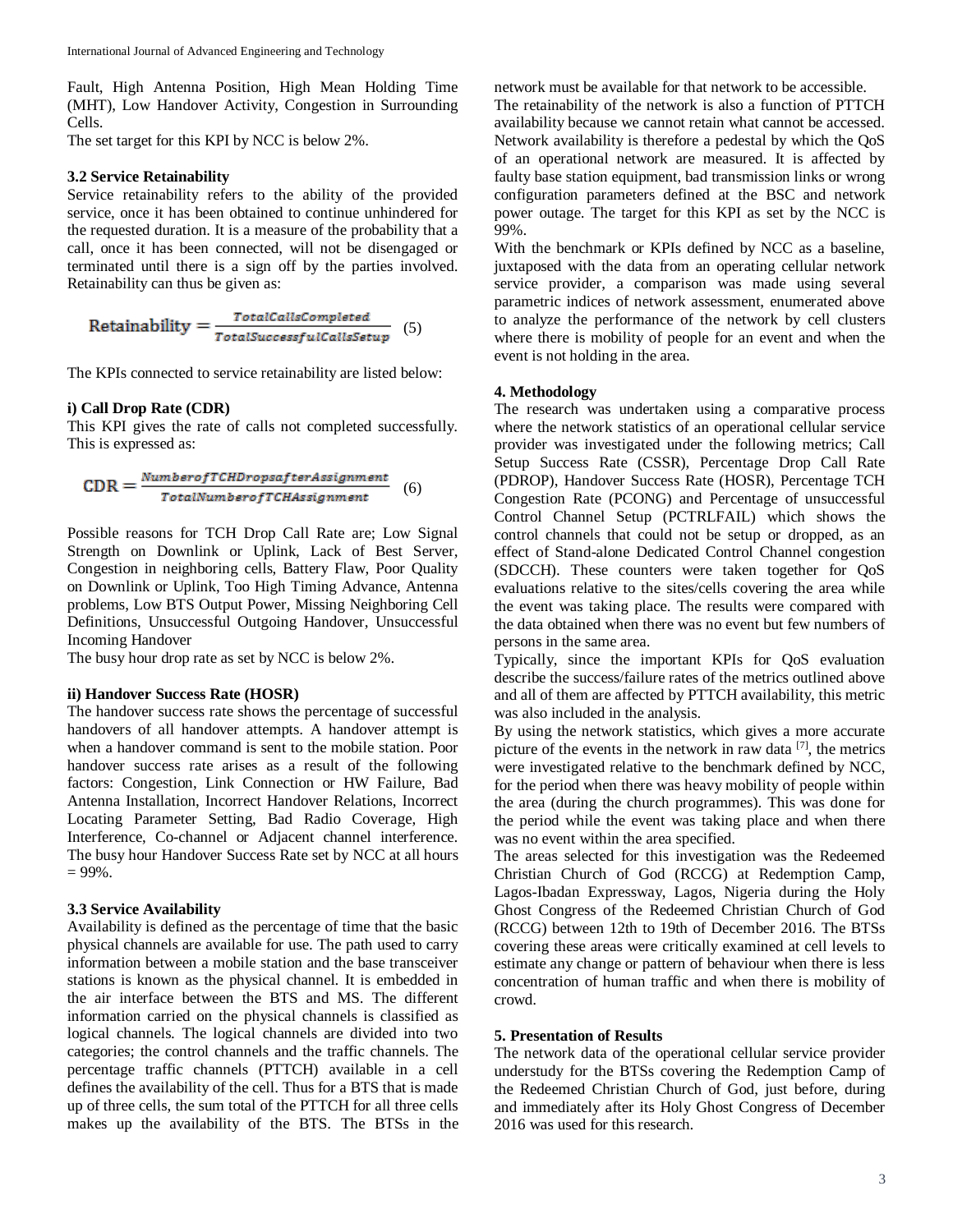

**Fig 1:** Graphical representation of results for stats before the Holy Ghost Congress of December, 2016 (Cell A).



**Fig 2:** Graphical representation of results for stats during the Holy Ghost Congress of Dec, 2016 (Cell A).



**Fig 3:** Graphical representation of results for stats after the Holy Ghost Congress of December, 2016 (Cell A).

Figure1 is when there was no programme at the Camp hence, fewer numbers of persons. Figure2 shows the pattern of events while the Church was holding its Holy Ghost Congress and there was mobility of crowd into the Camp for the programme and Figure3 shows a return to normalcy two days after the programme, when the crowd had gone.

Though, there was a drop in PTTCH of cell A during the Congress from 100% to 77.7%, it was the same PTTCH value that was obtainable after the Congress yet, figures 2 and 3

does not look the same. There is a marked difference in all the counters or KPIs investigated and the only variance is just the departure of the crowd after the Congress. With the kind of results during the Congress, the QoS obtained in such a scenario obviously is poor, which correlates network quality and performance in an area with mobility of people.

Similarly, in figures 4, 5 and 6 are for cell B of the same BTS taken at different time periods.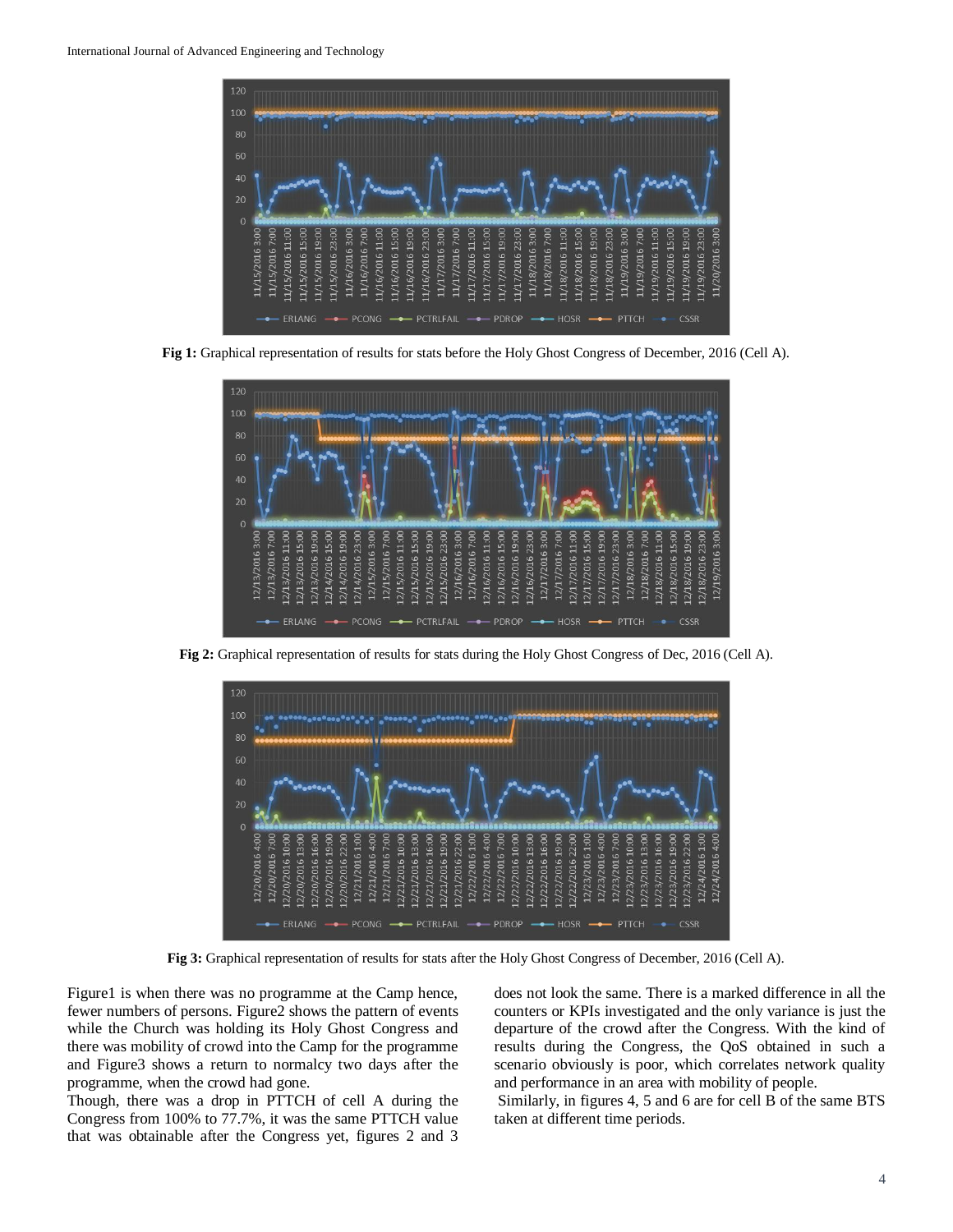

**Fig 4:** Graphical representation of results for stats before the Holy Ghost Congress of December, 2016 (Cell B).



**Fig 5:** Graphical representation of results for stats during the Holy Ghost Congress of December, 2016 (Cell B).



**Fig 6:** Graphical representation of results for stats after the Holy Ghost Congress of December, 2016 (Cell B).

It is observed in the graph of figure5 that within 0100hrs to 0400hrs from 14/12/2016 till 17/12/2016 when the daily programme of the Church was ending, the percentage TCH congestion on the cell was exceptionally high and the CSSR dropped below an acceptable limit at such instance. The interpretation is that as the main programme for each day

ended, people were rushing to make calls and this resulted in high level congestion on the TCH but this is not the case in figures 4 and 6 when there was no crowd at the Redemption Camp.

Concomitantly, in figures 7, 8 and 9 are for one cell (sector C of the same BTS) taken at different time periods.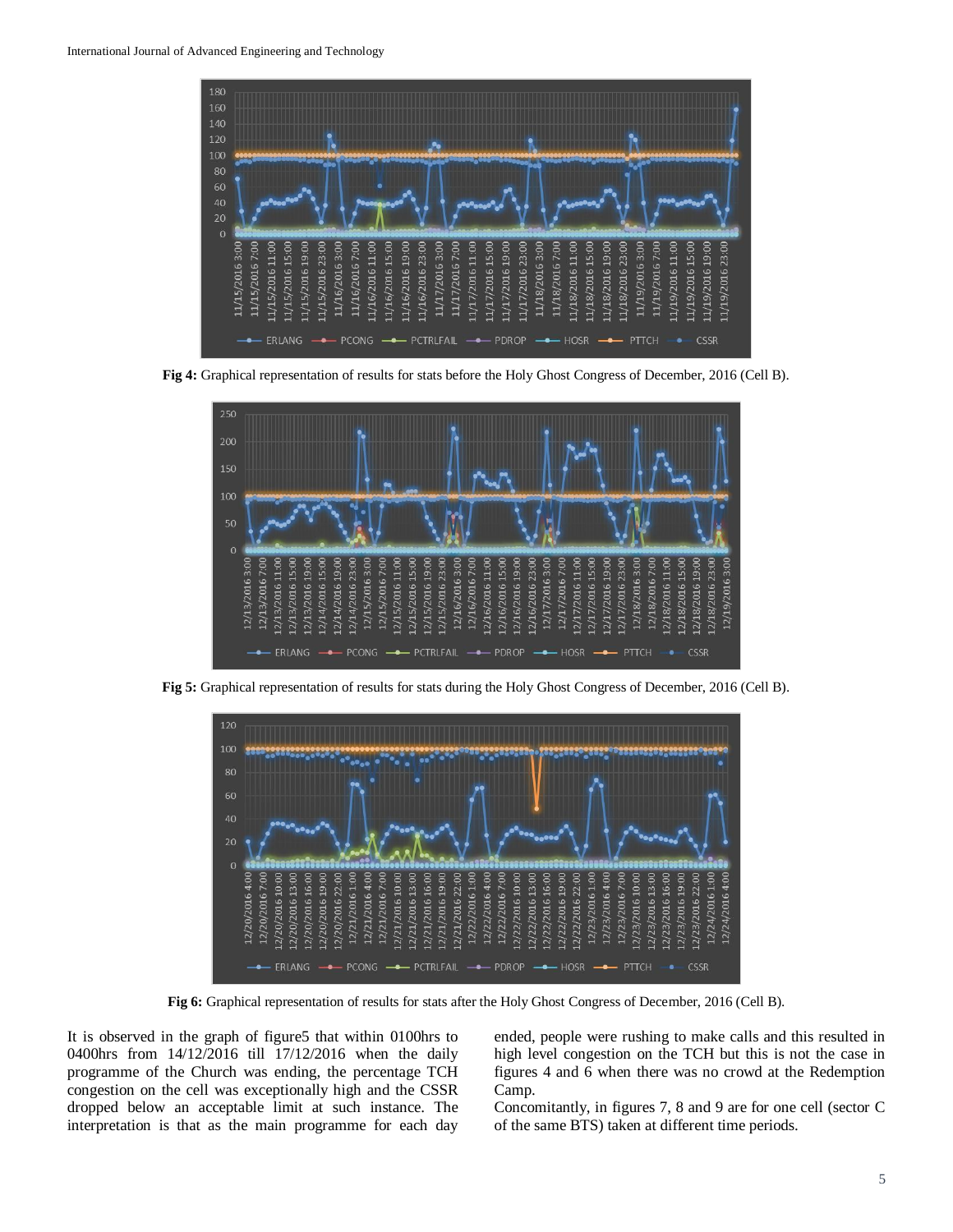

**Fig 7:** Graphical representation of results for stats before the Holy Ghost Congress of December, 2016 (Cell C).



**Fig 8:** Graphical representation of results for stats during the Holy Ghost Congress of December, 2016 (Cell C).



**Fig 9:** Graphical representation of results for stats after the Holy Ghost Congress of December, 2016 (Cell C).

Just as in cell A and cell B previously considered, it was during the Congress (Figure8) that we observe a marked difference on the counters. In this case, the ERLANG, PCONG and PCTRLFAIL shoots up while the CSSR drops abysmally between 0200hrs and 0400hrs of the last two days of the programme and this is not the case in figure 7 and 9, showing the effect of human traffic on the QoS by the cellular network provider.

As illustrated in the data analysis above, the network statistics of the operational cellular network under study was pooled under a measurement period of one hour for all hours of operation. The results were analysed through a comparative process by comparing the data obtained from the sample area under a normal day occurrence and during events (where there is mobility of crowd) with the KPI targets as benchmarked by NCC. The summary of the results are shown below: